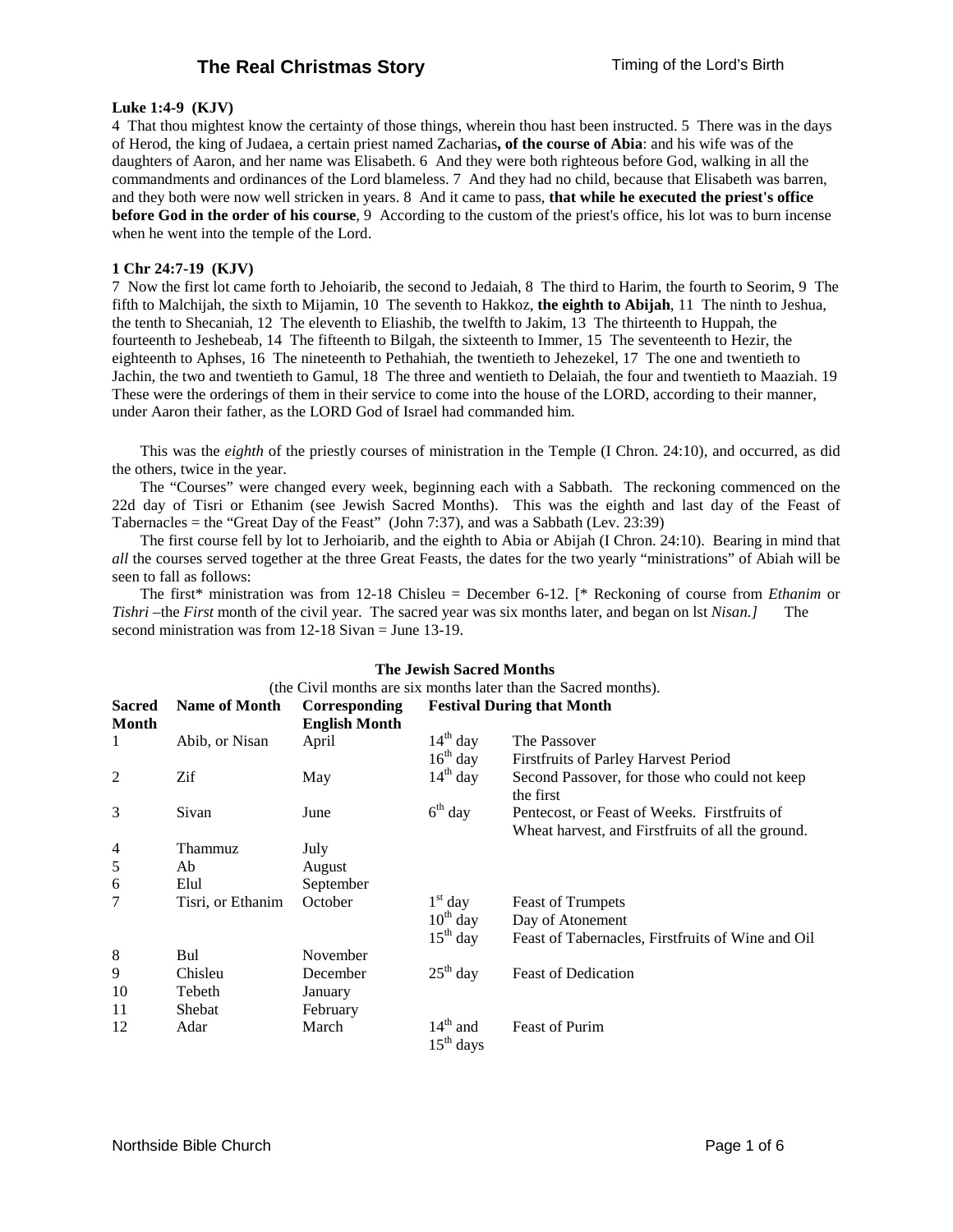

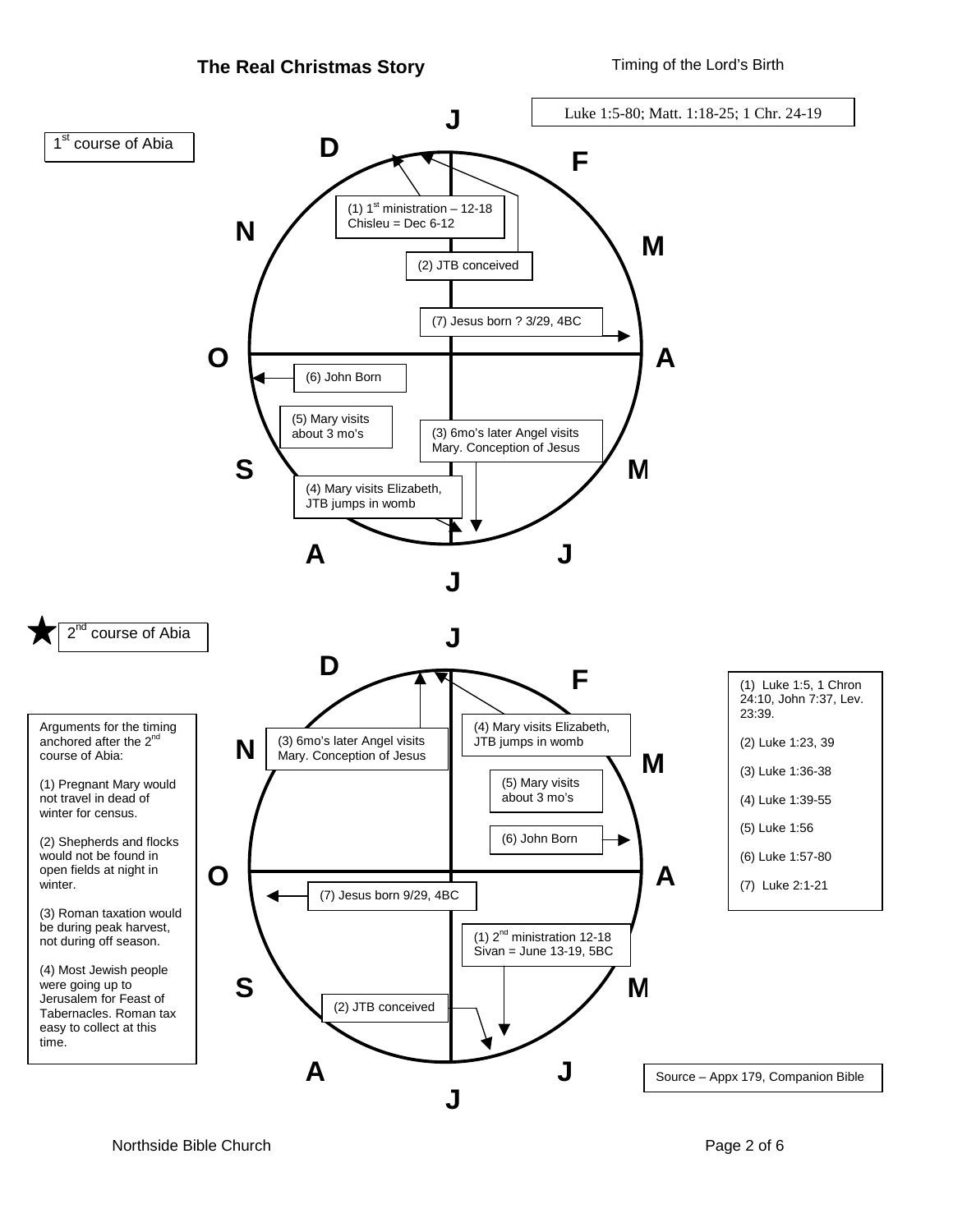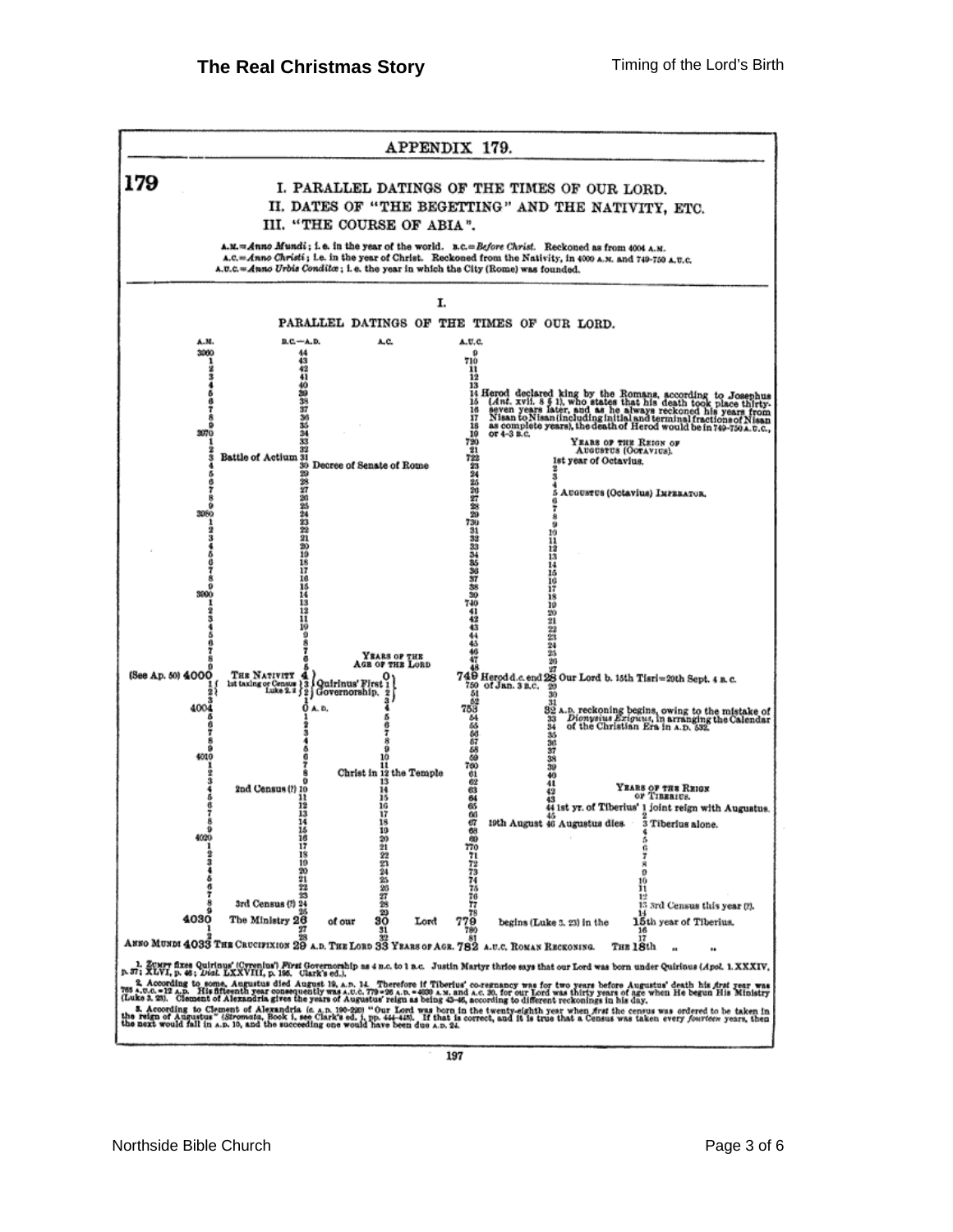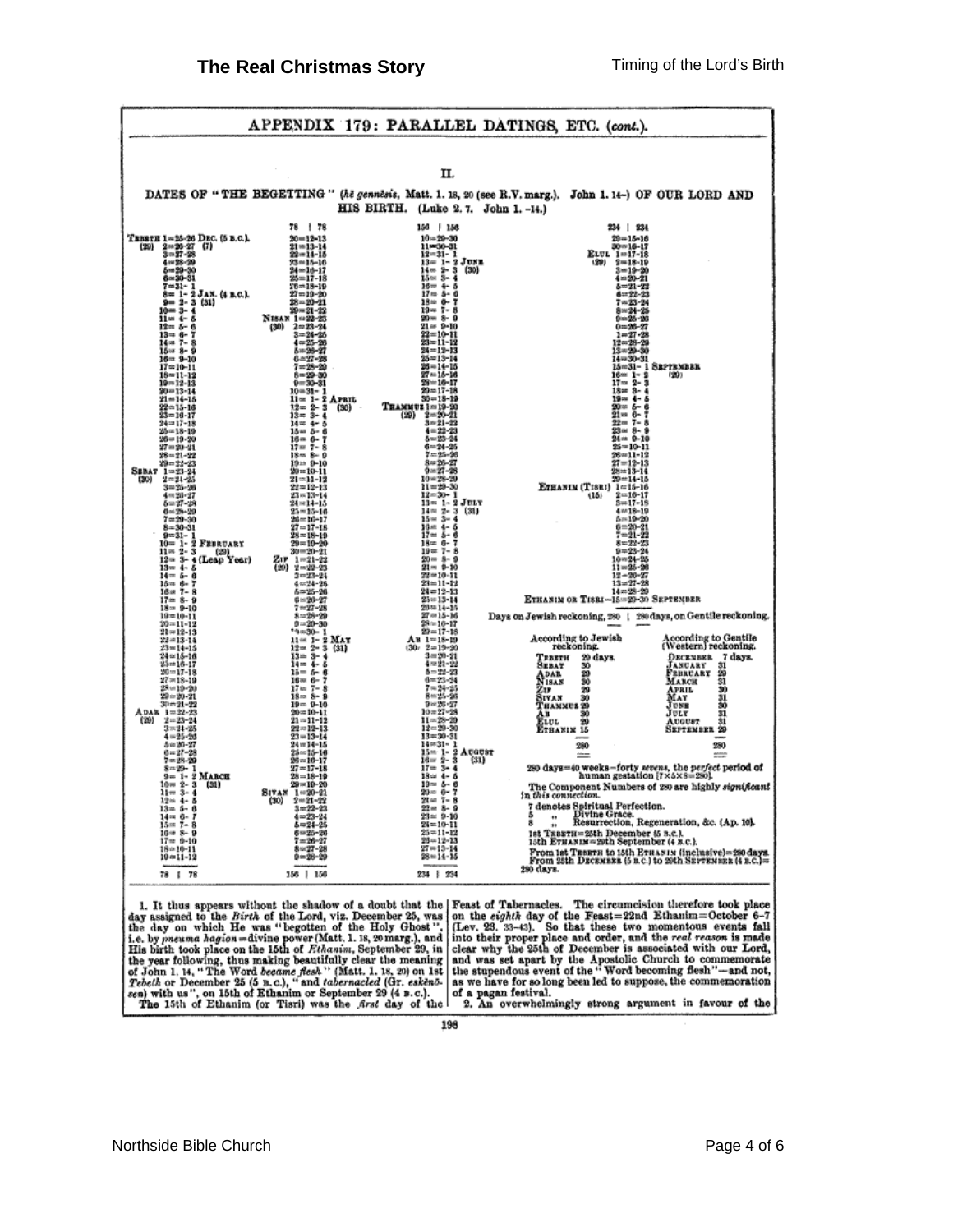### APPENDIX 179: PARALLEL DATINGS, ETC. (cont.).

correctness of this view lies in the fact that the date of "the Festival of Michael and All Angels" has

active of "the result vines the 29th day of September,<br>on Gentine (Western) reckoning.<br>On Gentile (Western) reckoning.<br>But "the Church" even then had lost sight of the<br>reason why this date rather than any other in the<br>Cale the great Angelic Festival.

The following expresses the almost universal knowledge or rather want of knowledge of "Christendom" on the subject: "We pass on now to consider, in the third

Less of the subject: "We pass on now to consider, in the third<br>place, the commemoration of September 29, the festival<br>of Michaelmas, par excellence. It does not appear at<br>all certain what was the *original* special idea o

4 n.c.).<br>The "Begetting" (genuesis) Day of the Lord was<br>announced by the Angel Gabriel. See notes on Dan. 8.

amounced by the Angel Gabriel. See notes on Dan. 8.<br>
16, and Luke 1. 19.<br>
The "Birth" Day, by "(the) Angel of the Lord",<br>
unamed in either Matthew and Luke.<br>
That this Augelic Being was "Michael the Archangel"<br>
(of Jude 9 And the tremendous announcement to the shepherds, that the Prince of Peace (Isa. 9, 6) was on earth in the that the Frince of Peace (1sa. 9. 6) was on earth in the<br>person of the Babe of Bethlehem, must therefore have<br>been made by the same head of the heavenly host<br>(Luke 2.9-14). In mundane affairs, announcements of<br>supremest i

3. The fact of the *Birth* of our Lord having been<br>revealed to the shepherds by the Archangel Michael<br>on the 15th of *Tisri* (or *Ethanim*), corresponding to<br>September 29, 4 s.c.—the *first* day of the Feast of of the Jewish month Tebeth (corresponding to December 25, 5 B.C.)—as well as other events connected with<br>His sojourn on earth,<sup>1</sup>—in a rising mist of obscurity in which they have ever since been lost.

The earliest allusion to December 25 (modern reckoning) as the date for the Nativity is found in the Stromata of Clement of Alexandria, about the beginning of the third century A.D. (See note 3, p. 197).<sup>2</sup><br>That "Christmas" was a pagan festival long before

That Current of our Lord is beyond doubt. In Egypt Horus<br>(or Harpocrates<sup>3</sup>), the son of Isis (Queen of Heaven),<br>was born about the time of the winter solstice.<sup>4</sup> By the time of the early part of the fourth century A.D., the real reason for observing Christmas as the date for<br>the miraculons "begetting" of Matt. 1. 18 and "the<br>Word becoming flesh" of John 1. 14 had been lost

<sup>1</sup> Notably the day of the crucifixion, &c. (see Ap. 156, 165).<br>
<sup>2</sup> His statements are, however, very vague, and he mentions several dates claimed by others as correct.<br>
<sup>3</sup> Osiris reincarnated.

4 See Wilkinson's Ancient Egyptians, Vol. III, p.79 (Birch's ed.).

sight of. The policy of Constantine, and his Edict of Milan, by establishing universal freedom of religion param, by essentially universal freedom of reingion<br>furthered this. When many of the followers of the old<br>pagan systems—the vast majority of the empire, it must<br>be remembered—adopted the Christian religion as a<br>cult, which "Church " became the Church of the Koman Empire, they brought in with them, among a number of other things emanating from Egypt and Babylon, the various Festival Days of the old "religions". Thus "Christmas Day," the birt or Michaelmas Day.

4. If, however, we realize that the centre of gravity,<br>so to speak, of what we call the Incarnation is the<br>*Incarnation itself*—the wondrous fact of the Divine<br>"begetting", when "the Word *became* flesh" (see<br>notes on Mat for 1,600 years Christendom has been led to believe then "Christmas" will be seen in quite another light, and many who have hitherto been troubled with scruples concerning the day being, as they have been taught,<br>the anniversary of a Pagan festival, will be enabled to<br>worship on that Day without alloy of doubt, as the time<br>when the stupendous miracle which is the foundation stone of the Christian faith, came to pass.<br>The "Annunciation" by the Angel Gabriel marked the

gennesis of Matt. 1.18, and the first words of John 1:14. The announcement to the shepherds by the Archangel<br>Michael marked the Birth of our Lord. John 1. 14 is<br>read as though "the Word became flesh (R.V.), and<br>dwelt among us ", were one and the same thing, whereas they are two clauses.

The paragraph should read thus:

"And the Word became flesh;

# (Gr. ho logos sarx egeneto.)

And tabernacled with (or among) us."<br>(Gr. kai eskēnōsen en hēmin). The word tabernacled here (preserved in R.V. marg.) receives beautiful significance from the knowledge that "the Lord of Glory" was "found in fashion as a man", and thus tabernacting in human flesh. And in turn it shows in equally beautiful significance that our Lord was born on the first day of the great Jewish Feast

Lord was born on the first day of the great Jewish Feast<br>of *Tabernacles*, viz. the 15th of Tisri, corresponding to<br>September 29, 4 B.C. (modern reckoning).<br>The Circumcision of our Lord took place therefore<br>on the *eighth* 

5. The main arguments against the Nativity having taken place in December may be set forth very simply:

 $(i)$  The extreme improbability, amounting almost to impossibility, that Mary, under such circumstances, could have undertaken a journey of about 70 miles (as the crow flies), through a hill district averaging some 3,000 feet above sea-level, in the depth of winter:

(ii) Shepherds and their flocks would not be found<br>"abiding" (Gr.  $a^{\alpha}$  and  $b^{\alpha}$ ) in the open fields at night in<br>December (Tebeth), for the paramount reason that there would be no pasturage at that time. It was the custom then (as now) to withdraw the flocks during the month *Marchesvan* (Oct.-Nov.)<sup>1</sup> from the open districts and house them for the winter.

(iii) The Roman authorities in imposing such a<br>'censustaking'' for the hated and unpopular "foreign"

<sup>1</sup> It is true that the Lebanon shepherds are in the habit of For the time time term constant interpret with the september of the seeing their flocks alive during the winter months, by cutting down branches of trees in the forests in that district, to feed the sheep on the leaves an